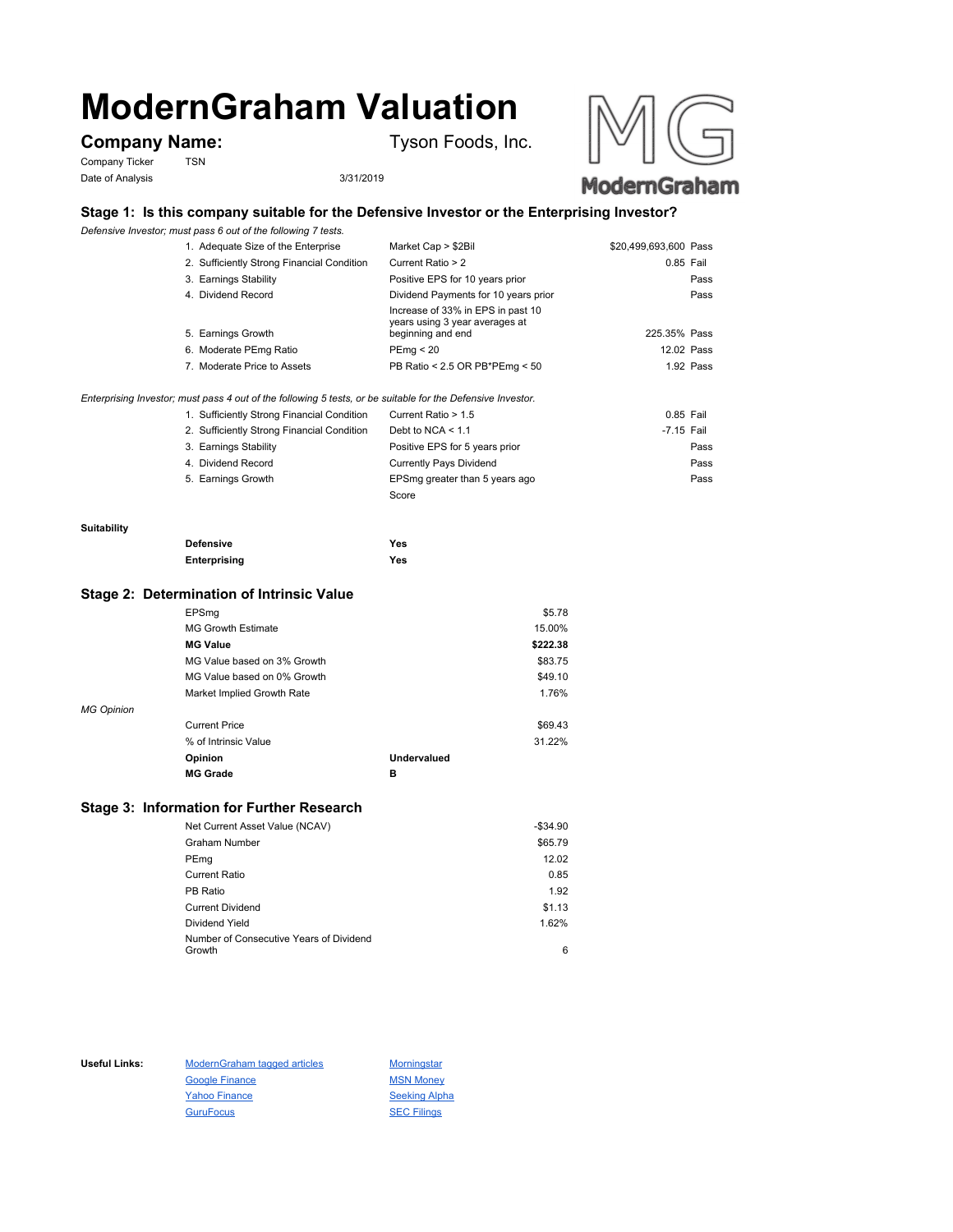| <b>EPS History</b> |          | <b>EPSmg History</b>                     |                  |
|--------------------|----------|------------------------------------------|------------------|
| Next Fiscal Year   |          |                                          |                  |
| Estimate           |          | \$5.50 Next Fiscal Year Estimate         | \$5.78           |
| Sep2018            | \$8.19   | Sep2018                                  | \$5.46           |
| Sep2017            | \$4.79   | Sep2017                                  | \$3.85           |
| Sep2016            | \$4.53   | Sep2016                                  | \$3.16           |
| Sep2015            | \$2.95   | Sep2015                                  | \$2.38           |
| Sep2014            | \$2.37   | Sep2014                                  | \$2.08           |
| Sep2013            | \$2.12   | Sep2013                                  | \$1.71           |
| Sep2012            | \$1.58   | Sep2012                                  | \$1.30           |
| Sep2011            | \$1.97   | Sep2011                                  | \$1.01           |
| Sep2010            | \$2.13   | Sep2010                                  | \$0.42           |
| Sep2009            | $-$1.49$ | Sep2009                                  | $-$0.29$         |
| Sep2008            | \$0.24   | Sep2008                                  | \$0.38           |
| Sep2007            | \$0.75   | Sep2007                                  | \$0.52           |
| Sep2006            | $-$0.58$ | Sep2006                                  | \$0.51           |
| Sep2005            | \$1.04   | Sep2005                                  | \$1.01           |
| Sep2004            | \$1.13   | Sep2004                                  | \$0.95           |
| Sep2003            | \$0.96   | Sep2003                                  | \$0.84           |
| Sep2002            |          | \$1.08 Balance Sheet Information         | 12/1/2018        |
| Sep2001            |          | \$0.40 Total Current Assets              | \$6,301,000,000  |
| Sep2000            |          | \$0.67 Total Current Liabilities         | \$7,430,000,000  |
| Sep1999            |          | \$1.00 Long-Term Debt                    | \$8,075,000,000  |
|                    |          | <b>Total Assets</b>                      | \$32,335,000,000 |
|                    |          | Intangible Assets                        | \$18,255,000,000 |
|                    |          | <b>Total Liabilities</b>                 | \$19,076,000,000 |
|                    |          | $Charca$ $Qutatendina$ $Dilutad$ $lurca$ | 200 ADD ADD      |